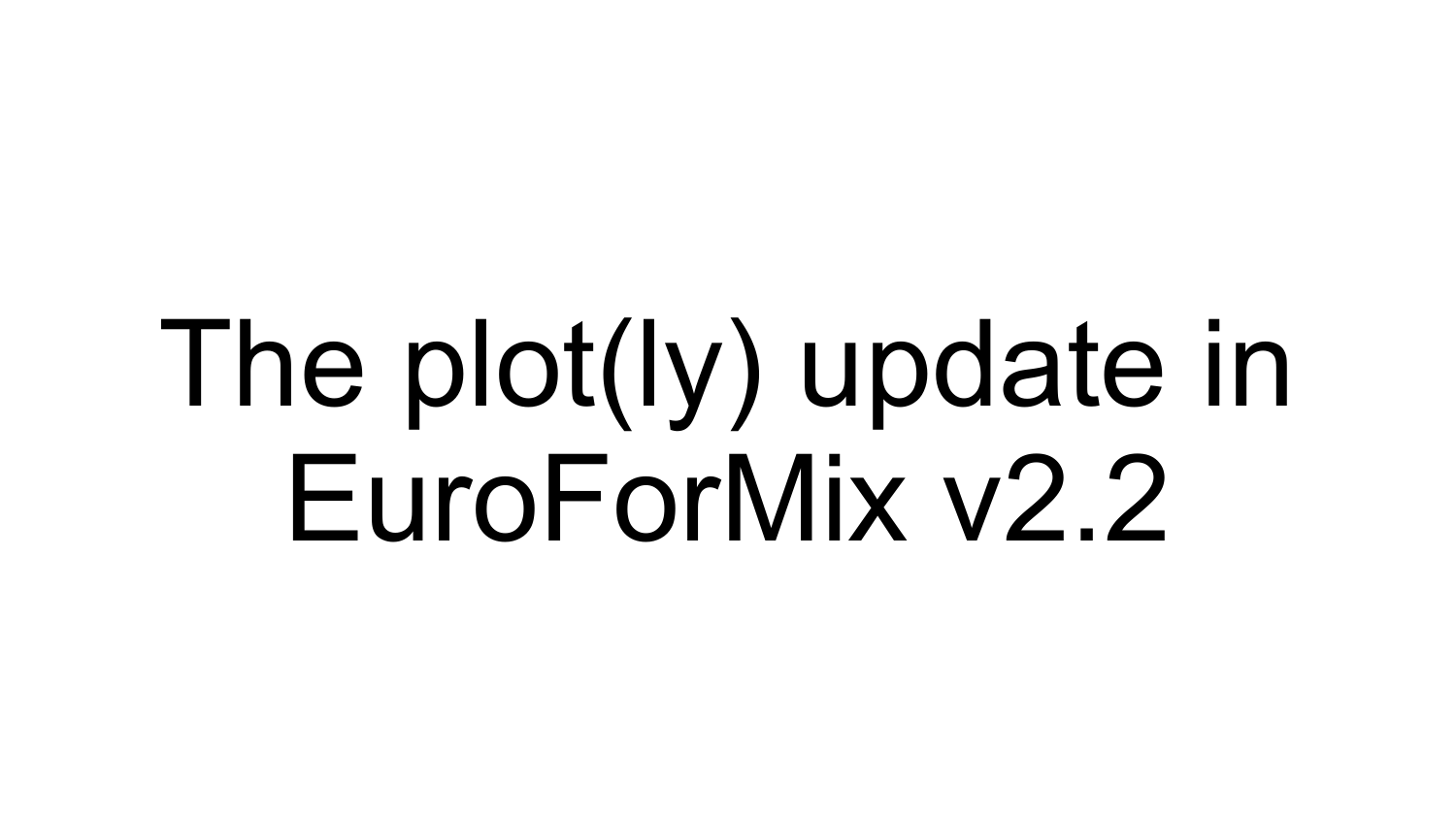# What's new?

- From v2.2.x EFM will provide **interactive** plots in browser
	- Supports "mouse-hovering" for detailed data.
	- Supported for both CE and MPS based data (STR/SNP).
- Visualization of MPS based data:
	- Each loci shown separately.
	- Any number of loci possible\*.
	- Possible to group different alleles on same allele types (examples next slide)

\*but 100s of loci will take long time to visualize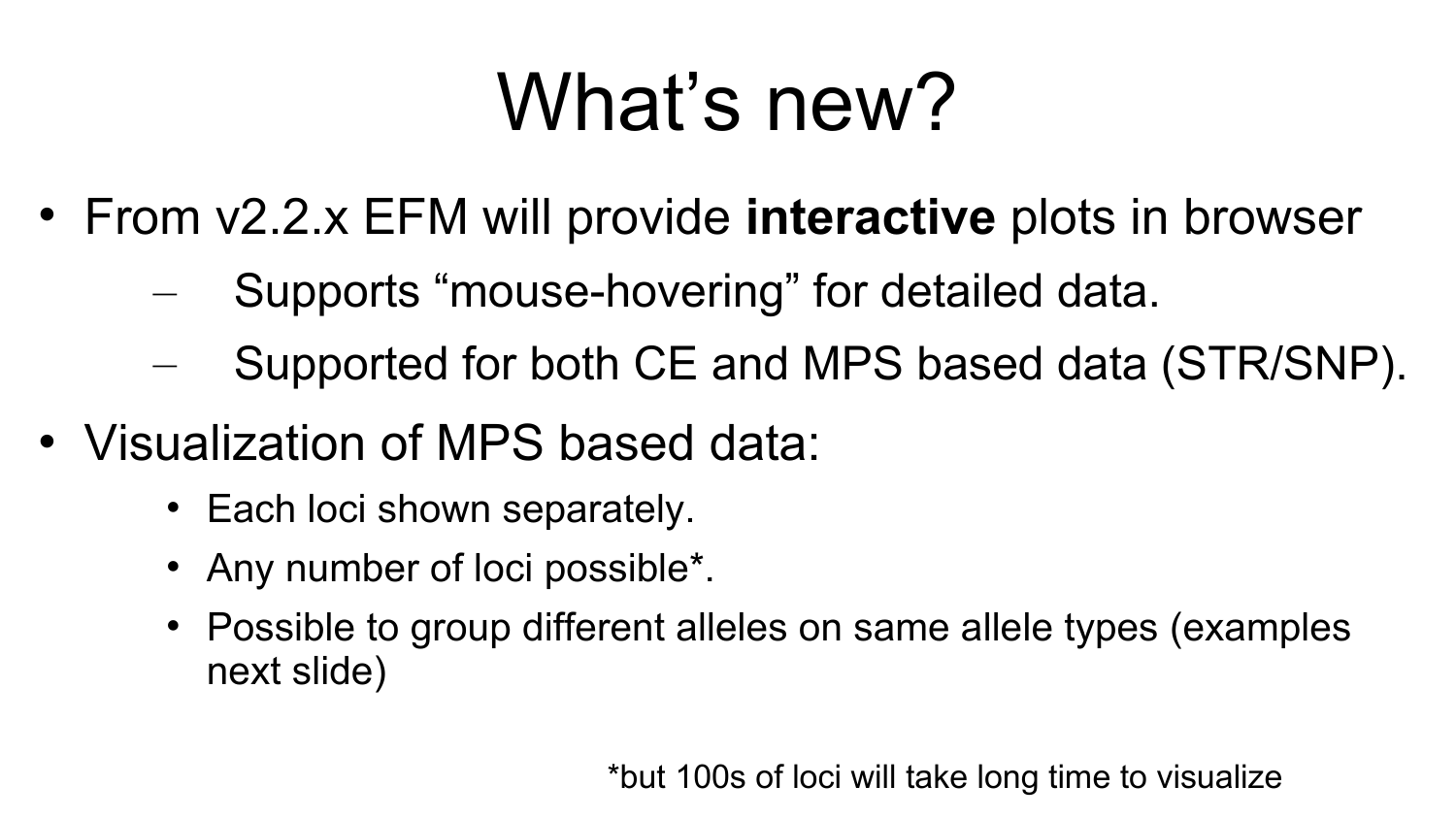#### CE based STR



Same allele format as before!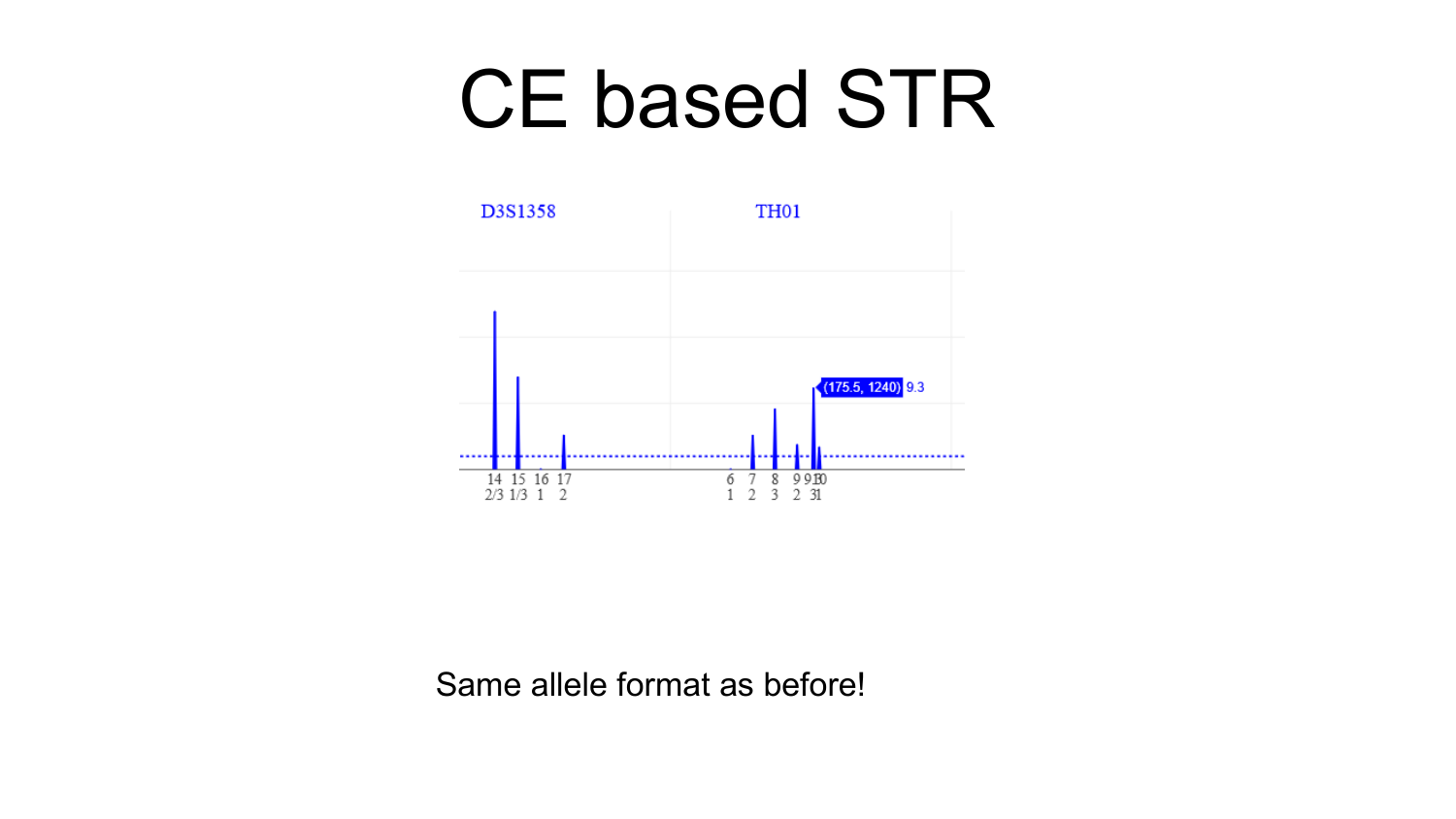### SNPs (MPS based)





Allele is string format: One of the letters A,C,G,T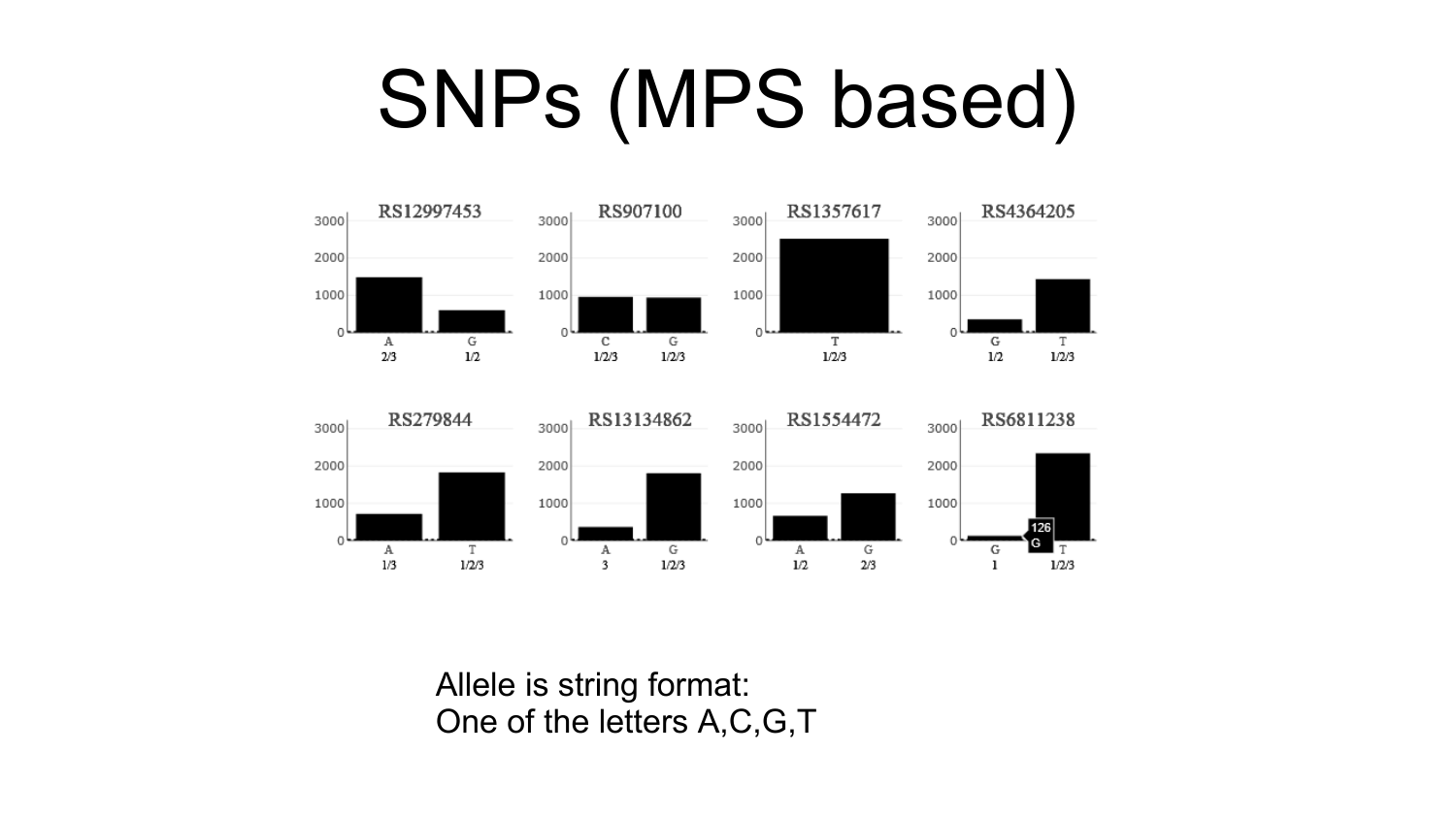# STRs (MPS based)



Allele is string format (any length)

Must not contain ":" or "\_" (this leads to grouping)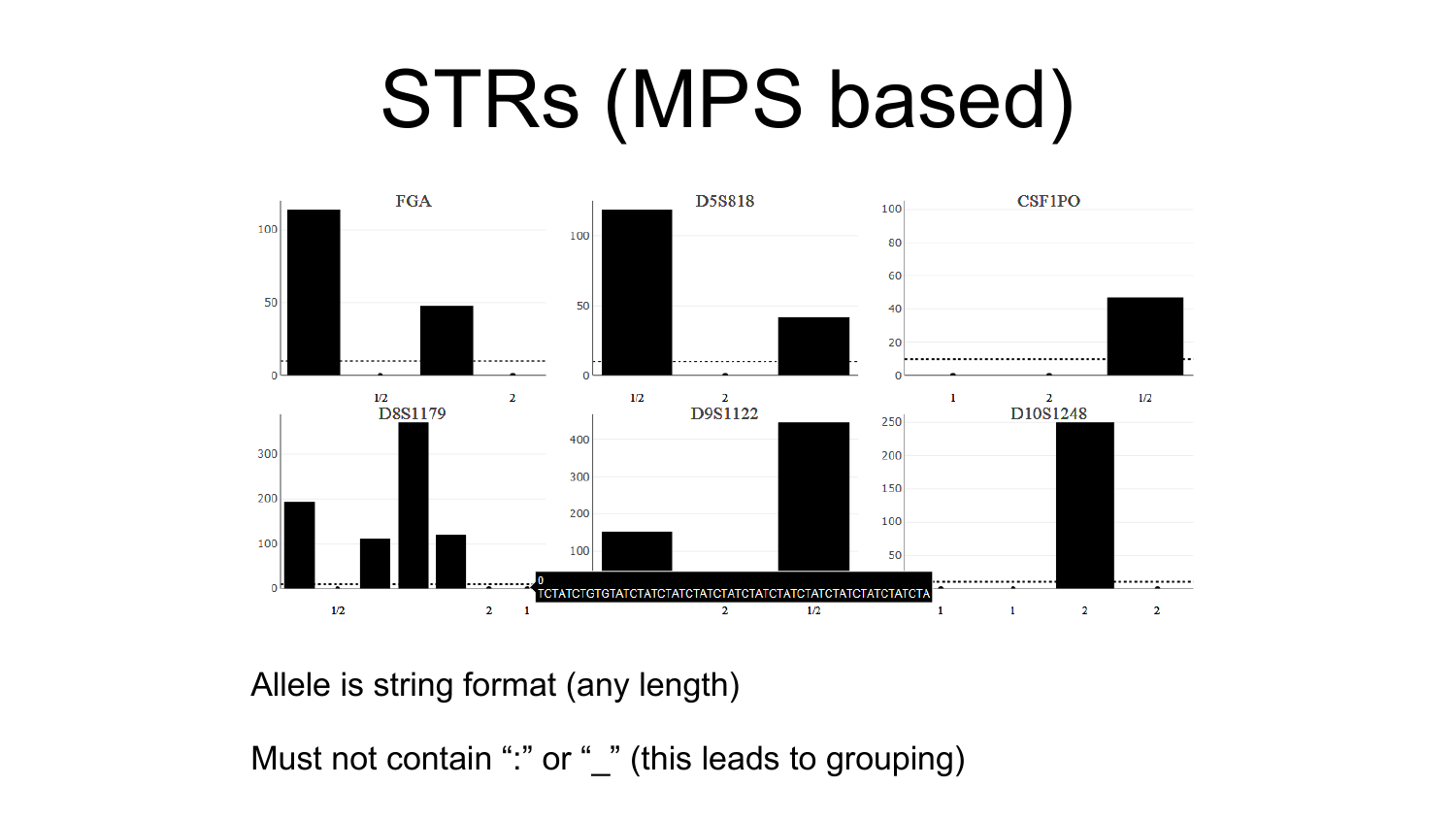# STRs grouped on RU/CE



Allele is string format (any length)

The group format is ":", to seperate RU/CE from sequence.

Must not contain " "

```
Example: "13:TCTA TCTG (TCTA)11"
```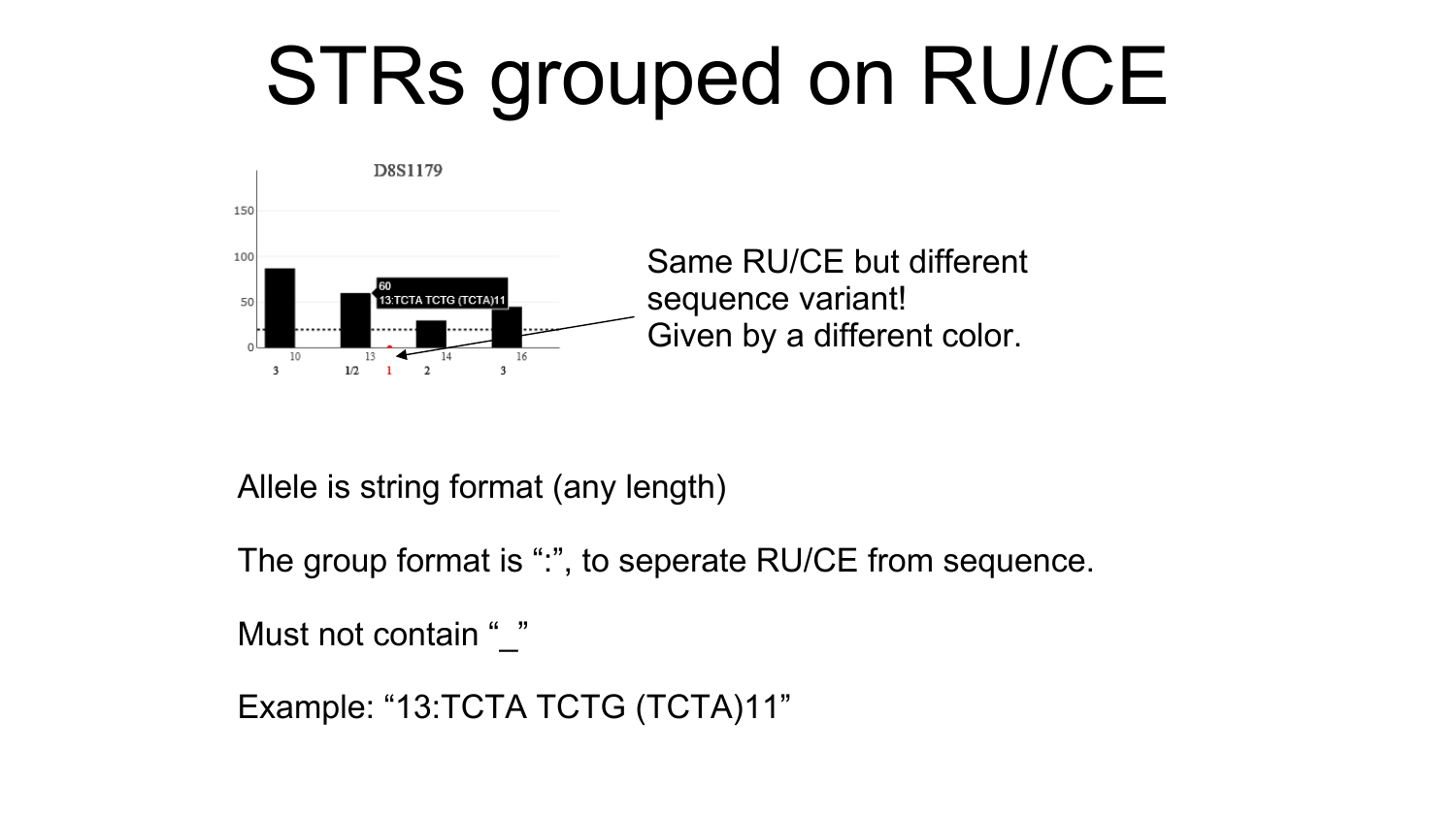#### STRs grouped on RU/CE "The LUS format"



Same as previous but now alleles are given on the "LUS format" **RU\_LUS**

Allele is string format (any length)  $\rightarrow$  Contains numbers separated with " "

The group format is " ", to seperate RU/CE from LUS.

Must not contain ":"

Example: "13\_11"

LUS+ format " $x \vee z$  etc" only group on "x"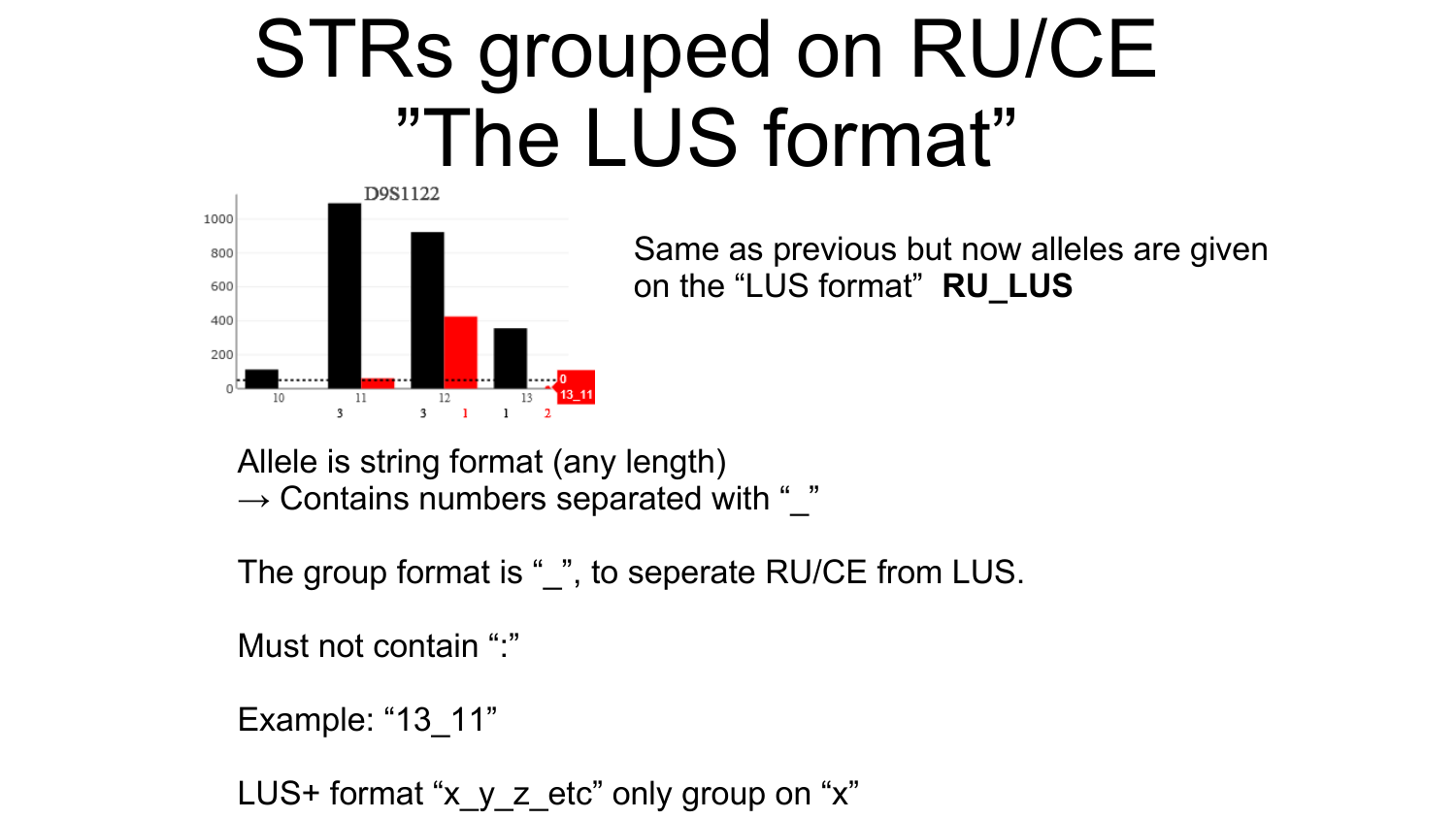# Requirement

- Install plotly R-package in R:
	- install.packages("plotly")
- Remove the plotly R-package to avoid showing the interactive visualizations:
	- remove.packages("plotly")

Plotly provides open-source visualization libraries for